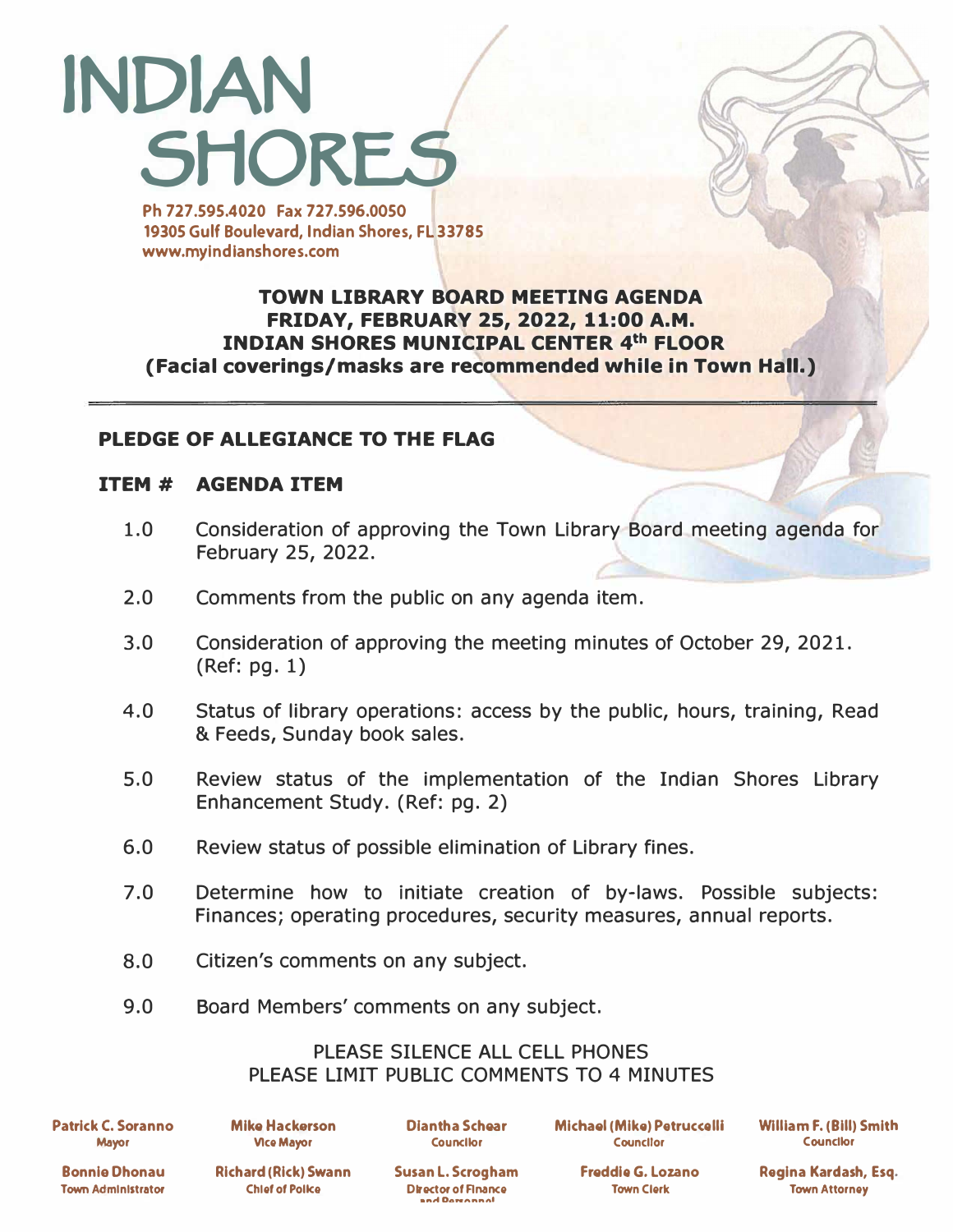### Town Library Board Meeting Agenda **February 25, 2022** Page 2

10.0 Meeting adjournment.

(Theddon)

Freddie Lozano Town Clerk

Any person who decides to appeal any decision of the Town Library Board with respec<sup>t</sup> to any matter considered at any such meeting will need <sup>a</sup> record of the proceedings, and for such purpose, may need to ensure that <sup>a</sup> verbatim record of the proceedings is made, which record includes that testimony and evidence upon which the appeal is to be based.

Any person with <sup>a</sup> disability requiring reasonable accommodation in order to participate in this meeting should contact the Town Clerk's office with your reques<sup>t</sup> within 24 hours prior to the start of the meeting. Phone 727.595.4020, Fax 727.596.0050.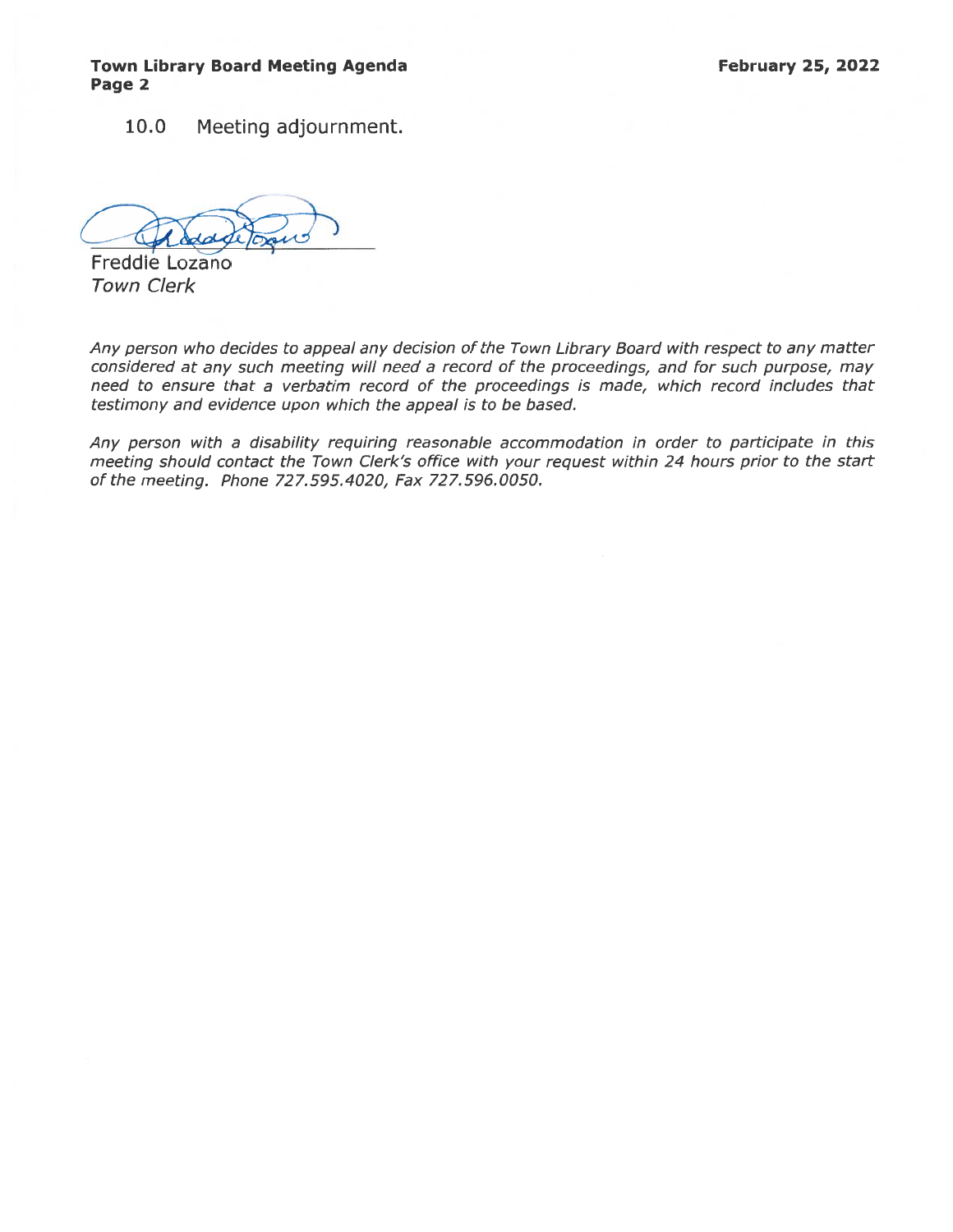#### INDIAN SHORES LIBRARY BOARD MEETING MINUTES FRIDAY, OCTOBER 29, 2021 INDIAN SHORES MUNICIPAL CENTER 4th FLOOR

The meeting convened at 10 a.m.

Those present: Alice Lawrence, Laura Friedrich, Peg McDermott and Zulie Olander. Absent was board member Laura Friedrich.

Also Present: Vice Mayor Diantha Schear.

ITEM # AGENDA ITEM

1.0. Consideration of approving the Town Library Board Agenda for Oct 29, 2021. Motion by Ms. McDermott-seconded by Ms. Olander to approve Agenda. Motion carried 4-0.

2.0. Comments from the public on any agenda item. None.

3.0. Consideration of approving the meeting minutes of May 28, 2021. (ref pgs 1-2). Motion by Ms McDermott-seconded by Ms. Olander to approve minutes. Motion carried 4-0.

4.0. Review and approval of the Library Annual Report for FY 2019-2020. (Ref: pg. 3). Ms Lawrence read the report. Two people were missing from the volunteer list. She confirmed with the missing volunteers that they were on duty during the period and stated the correction would be made. Motion to approve the report with the correction made by Ms. McDermott-seconded by Ms. Hill

5.0. Review and approval of the Indian Shores Library Enhancement Study. (Ref: pg. 4). The board reviewed the diagrams and discussed how to proceed with implementation. Ms. Lawrence said she would confer with the staff on how to purchase bookcases and other furniture for a future approval by council. Motion by Ms. McDermott-seconded by Ms. Olander to approve the study. Motion carried 4-0.

6.0 Discussion on possible elimination of Library fines. There was a general consensus to pursue eliminating fines in line with Pasco and Pinellas Counties. Ms. Lawrence said she would do further study on if this was something that the board could approve or if it would need council approval.

6.0 Citizens' comments on any subject. Ms. Schear recommended that instead of a desk and chair that the library purchase bean bags for the children's corner. She commented that children did use the library during the high season and also that large print books were requested.

7.0 Board members' comments on any subject. Ms. Hill briefed the staff on her procedures to select books, to include review Wall Street Journal reviews. She suggested and the staff agreed to purchasing large print and children's books. Ms. McDermott recommended that instead of one receipt book for memberships dues and one for miscellaneous payments that we just use one book. There was general consensus to do that as long as it was in accordance with the town financial staff requirements. Ms. Lawrence commented that training would be needed when the volunteers are in full force on how to handle collection of money. Ms. Lawrence stated that this and other procedures such as the preparation of the annual reports needed to be articulated in by laws and that she had requested assistance from the town administrator on how to write by-laws.

8.0 Meeting adjournment at 10:40.

Note to Freddie: It was questioned whether there was a need to have a motion to adjourn. I didn't think so but we did it anyway. Motion by Ms. Olander to adjourn-seconded by Ms. Hill.